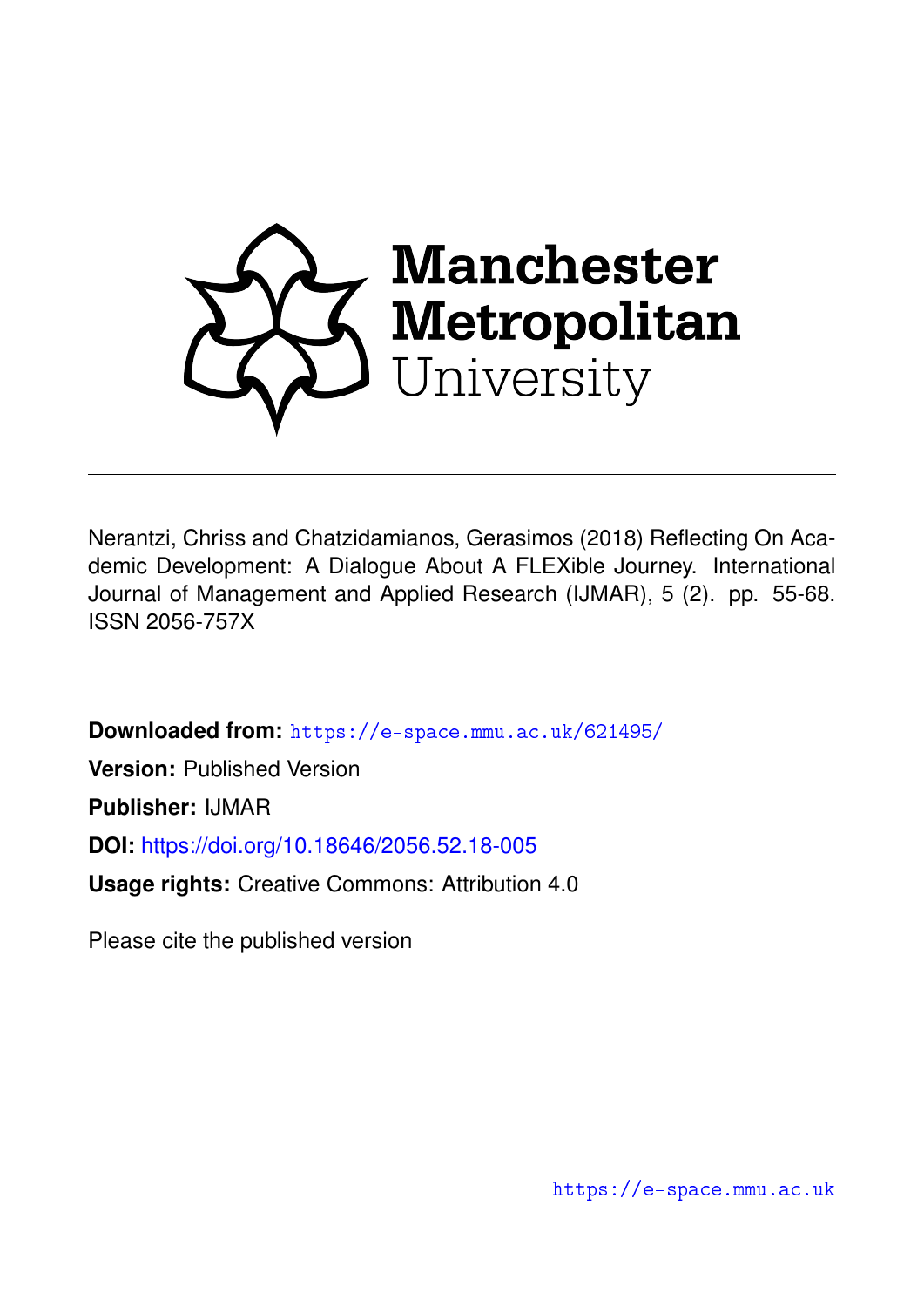# **Reflecting On Academic Development: A Dialogue About A FLEXible Journey**

*Dr Chrissi Nerantzi, Dr Gerasimos Chatzidamianos* 

Manchester Metropolitan University, United Kingdom

## **Abstract**

Academic development has become a core element across many higher education institutions around the globe, supported by management strategic plans and educational agendas. It has been linked with job satisfaction, student retention and teaching quality. However, it is important for academic development to harness the needs and aspirations of academic staff more fully, meet these and drive innovation in learning and teaching. To address this gap, this article introduces the FLEX initiative, developed at Manchester Metropolitan University in early 2014 and offered since then. This discussion and associated reflections are timely as the FLEX initiative is currently being reviewed.. The article is based on an invited webinar offered by the authors on the  $11<sup>th</sup>$  of April 2018 for the Higher Education Academy/AdvanceHE and specifically for the Flexible Learning Group to share with the wider community what FLEX is and how it works. The aim is to present a reflective narrative and tell the story of the designer of FLEX and an academic from the same institution who engaged with FLEX. This reflective dialogue informs specific recommendations that can support academic developers in managing relevant programmes of study in higher education.

**Keyword**: Academic Development, Reflective Practice, Continuing Professional Development, Higher Education, Professional Development

Received: 4 June 2018 ISSN 2056-757X Revised: 19 June 2018

Accepted: 16 July 2018 https://doi.org/10.18646/2056.52.18-005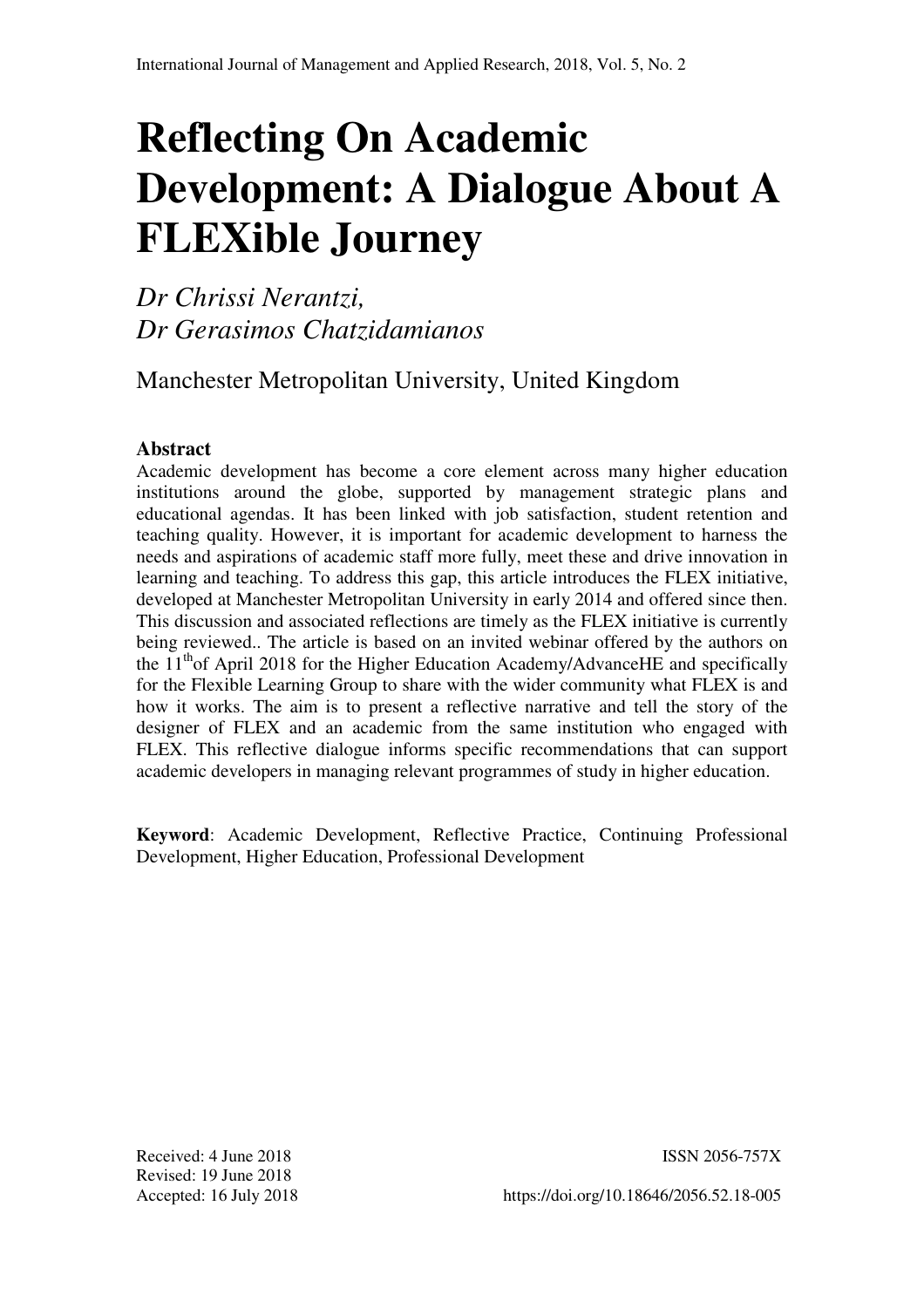## **1. Introduction**

In the United Kingdom, academic development was started in the 1970s by approximately 30 pioneers who were passionate about learning and teaching and seized the opportunities presented to develop teaching practices further (Baume & Baume, 2013; Gibbs, 2013). Academic development focuses on the professional development of academics and other professionals who teach or support student learning. Academic development is usually located in a central unit. Its core activities involve offering teaching qualifications usually for staff internally, support to gain a professional recognition as well as informally through workshops, one-to-one support, networking, and open development activities. Academic developers also consult colleagues on curriculum development and scholarly activities around learning, teaching and research in higher education.

Since the Robbins (2013) report, researchers (e.g. Phuong, Cole, Zarestky, 2018) and increased government investment in the development of practitioners and their teaching have led progressively to the professionalisation of higher education (HE) teaching, the establishment of teaching qualifications, usually through Postgraduate Certificate in Learning and Teaching in Higher Education (PgCerts) and the opportunity to gain Higher Education Academy (HEA) fellowships aligned to the UK Professional Standards Framework (HEA, 2011). While there is evidence that suggests that PgCerts and HEA fellowships have a positive impact on practices (Parsons *et al.* 2012; Botham, 2017), there is a need today for academic development to become transformative (Stefani 2017) and seize the opportunities brought by digital and open pedagogies (Nerantzi, 2017). Crawford (2009) suggested that academics are indeed keen to develop their skills and often reach out to disciplinary networks and communities externally to their institution, especially after completing their teaching qualification. Nerantzi (2017) looked at such professional development activities within cross-boundary open communities of learning and cross-institutional academic development courses. The results indicated that academics find it motivational to learn and develop with individuals not just from other higher education institutions, disciplines and cultures, but also with practitioners from outside academia. The findings suggest that such interactions have a positive impact on engagement in professional development activities, reflection and renewal of ideas and their practice. However, academic development remains a relatively under-researched area of practice with many questions yet to be explored.

Further, there is evidence suggesting that critical reflection as a method of practice in academic development has been found beneficial for both the academic member of staff and their students (Sutherland 2013). Specifically, Larrivee (2000, 293) argued that "unless teachers develop the practice of critical reflection, they stay trapped in unexamined judgments, interpretations, assumptions, and expectations. Approaching teaching as a reflective practitioner involves fusing personal beliefs and values into a professional identity." However, the term 'reflective practice' in academic setting is a hard to define construct as the exact practices followed by academics across institutions vary significantly. As suggested by Kahn, Young, Grace, Pilkington, Rush & Willis (2006) this is often the by-product of the fact that reflective practice is not directly and explicitly linked with a specific epistemology, pedagogical approach, or

International Journal of Management and Applied Research, 2018, Vol. 5, No. 2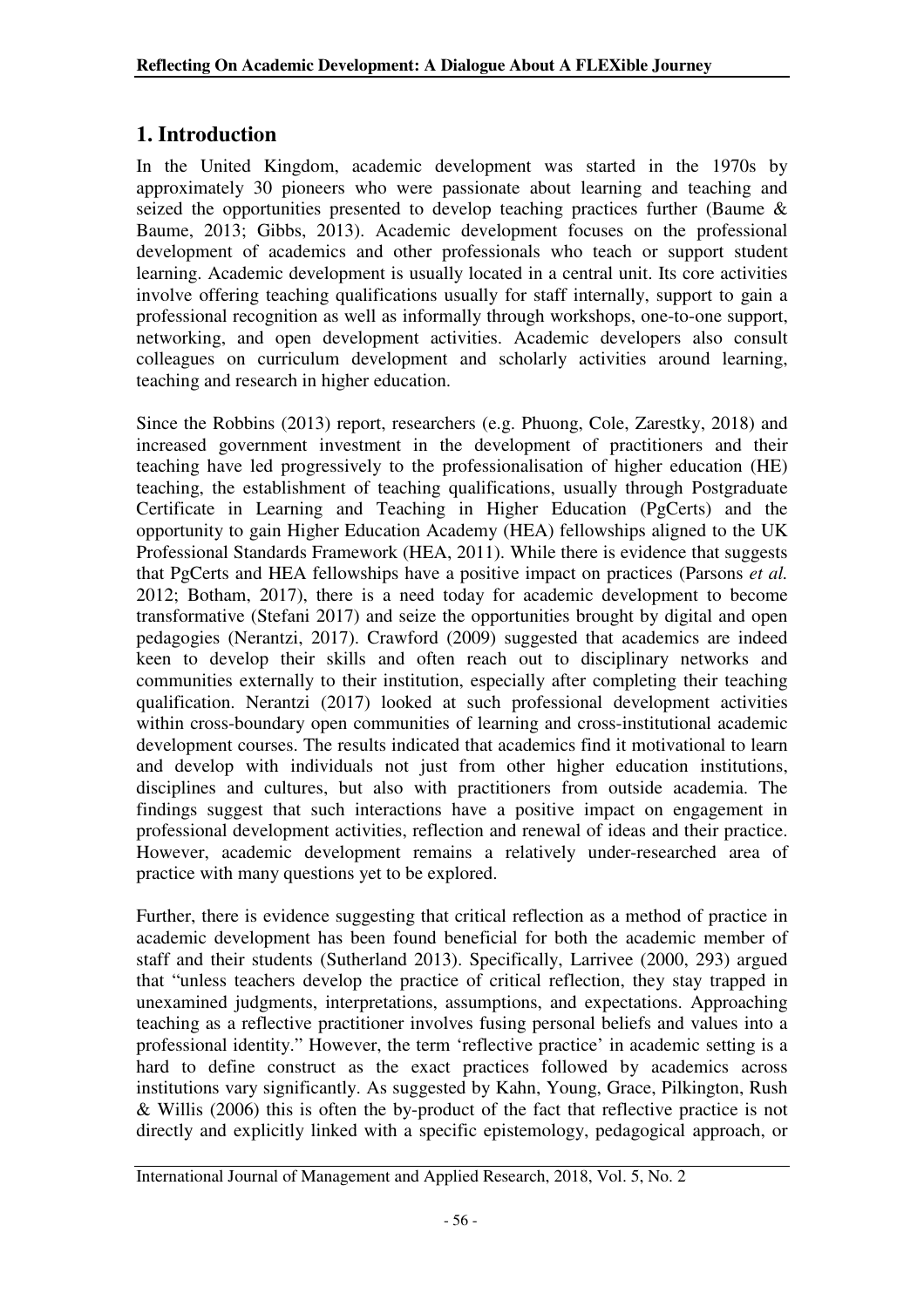theoretical framework. Reflecting within the boundaries of a framework could indeed be beneficial, as it would provide a solid foundation and structure that would support academics develop the skills needed for a deep, constructive, meaningful, targeted and sustained approach to learning and teaching through reflection. Academics, in effect, would benefit from academic development initiatives where reflective practice is the core of the pedagogical activities and is a 'directed reflective process' (Kahn *et al.* 2006, 7).

One such initiative is called FLEX and has been offered to academics at Manchester Metropolitan University, U.K. (MMU, thereafter). This reflective account aims to tell the story of the designer of FLEX, and an academic from the same institution who engaged with the FLEX initiative. The initiative presented aims to bridge the gap between formal and informal, internal and external, open and practice-based professional development. It illustrates a specific case where these approaches have been brought together, are integrated into an academic programme at postgraduate level and harnessed by a specific academic. This paper aims to provide insight into the experiences of using FLEX from the student and tutor perspective and that will inform the evaluation and future enhancements of the initiative.

# **2. What is FLEX?**

FLEX is practice-based professional development initiative for academic staff and other professionals who teach or support at MMU or externally (Manchester Metropolitan University, 2018). It is offered formally through a 15 and 30 credit postgraduate modules as part of the MA in Higher Education as well as informally for those who engage perhaps more pro-actively in professional development and feel that FLEX provides them with a useful framework for this. What is unique about FLEX, is that it harnesses formal, informal and open, as well as organised and practice-based or on-the-job professional development (some of these have been captured in Table 1 but this list is not exhaustive) driven by the individual, their professional needs and aspirations to enhance specific aspects of their teaching. The FLEX initiative has been openly licensed so that colleagues in other institutions can consider using and adapting it to their context and also consider collaborating with Manchester Met in this area.

What is different in FLEX is that it is fully a practitioner-driven module with interwoven capability to enable academics to gain academics credits at postgraduate level via reflecting critically on their practice and identifying opportunities for enhancement and making change happen. It is open by design and students are encouraged to engage and use formal, informal as well non-formal activities and reflect on these in their portfolio (see Table 1). Many of these harness a wide range of open offers. These include, among others, cross-institutional professional development initiatives such as the weekly Learning and Teaching in Higher Education tweetchat (#LTHEchat); the monthly webinar series Teaching and Learning Conversations (TLC); the open community Creativity for Learning in Higher Education (#creativeHE); the open courses such as the Bring Your Own Devices for Learning (BYOD4L); or the Learning and Teaching workshops offered by the MMU Centre for Excellence in Learning and Teaching and other MMU colleagues.

International Journal of Management and Applied Research, 2018, Vol. 5, No. 2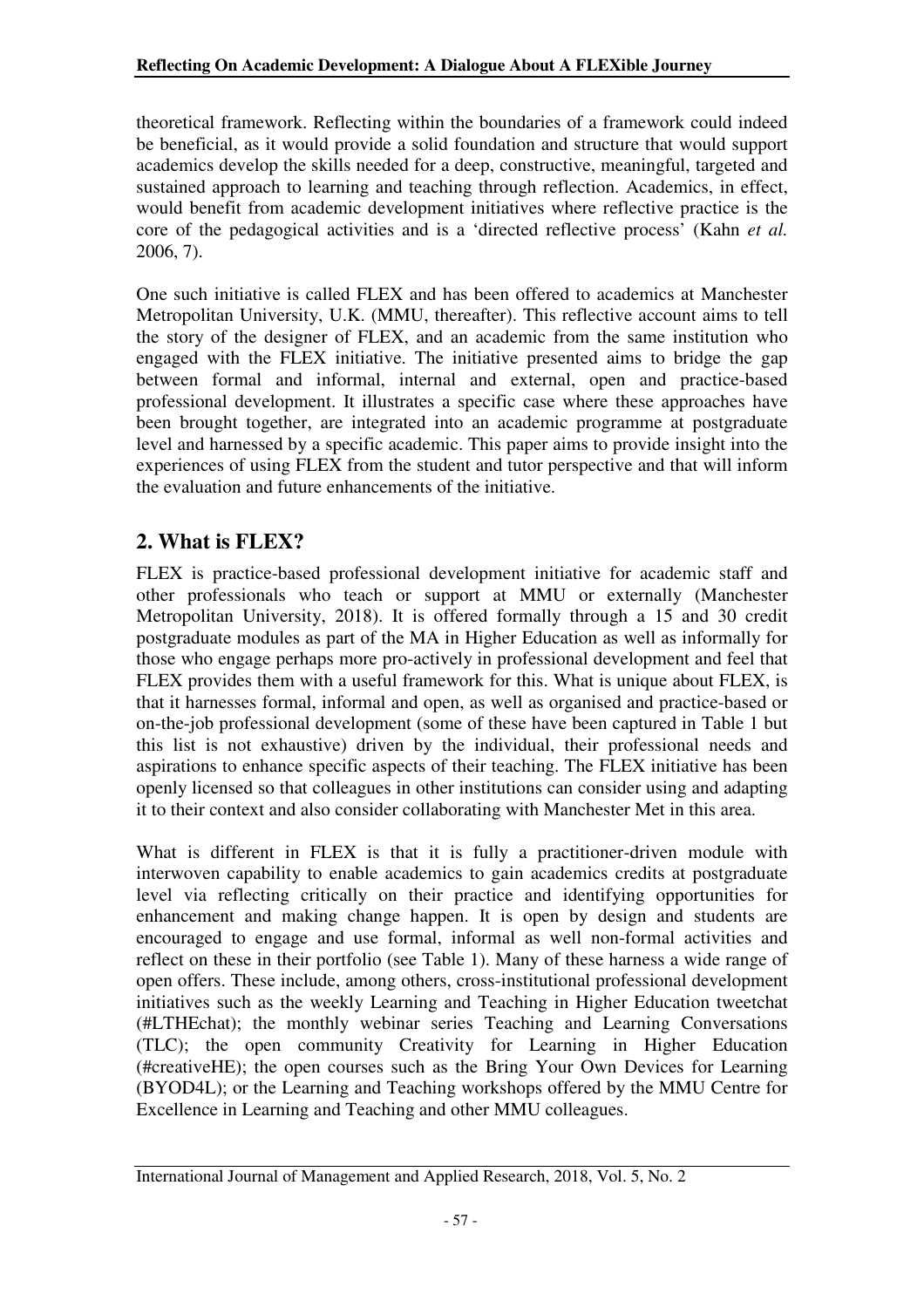| observation of<br>teaching/<br>microteach<br>session | presenting at a<br>L&T<br>conference/<br>event | participating in a<br>webinar               | participating in<br>an open course            | carry out<br>evaluation of<br>teaching activity        |
|------------------------------------------------------|------------------------------------------------|---------------------------------------------|-----------------------------------------------|--------------------------------------------------------|
| participating in<br>an internal<br>workshop          | attending a<br>conference/<br>event            | leading a<br>webinar                        | leading an open<br>course                     | co-facilitating an<br>open course                      |
| co-facilitating<br>workshop                          | pedagogical<br>research                        | participating in<br>an external<br>workshop | using self-study<br>resources                 | networking                                             |
| mentoring                                            | coaching                                       | creating<br>resources for<br>students       | professional<br>discussion with<br>colleagues | (funded) project                                       |
| participating in a<br>project                        | leading a<br>pedagogical<br>project            | participating in a<br>short course          | leading a short<br>course                     | creating<br>resources for<br>staff<br>development      |
| curriculum<br>development<br>activity                | curriculum<br>enhancement<br>activity          | reflection on<br>practice                   | team-teaching                                 | evaluating a<br>student survey                         |
| discipline<br>specific<br>pedagogic<br>activity      | generic<br>pedagogic<br>research               | peer review                                 | listening event                               | creating/<br>adapting open<br>educational<br>resources |
| reading a L&T<br>article,<br>paper/book              | discussion with<br>a colleague<br>around L&T   | external<br>examining                       | validation panel                              | visit, trip,<br>exhibition                             |

**Table 1: Indicative professional development activities used for FLEX** 

# **3. Research settings**

This article is an individual and collective reflection and resembles a narrative inquiry in which experiences of two individuals (tutor and student) are captured and explored (Clandinin & Connelly, 2000). The reflections shared are based on a webinar conversation whereby the authors embarked on a reflective dialogue in the content of a flexinar professional development series hosted by AdvanceHE (formerly Higher Education Academy). This gave the authors the opportunity to share their story and reflect critically on their practice from the perspective of the student and tutor linked to a specific academic development intervention. They decided to include some dialogic extracts from a conversation to bring some of the topics they explored alive.

Additionally, registration and completion data have been collected over the period of four years and represent completion rate of the FLEX initiative.

International Journal of Management and Applied Research, 2018, Vol. 5, No. 2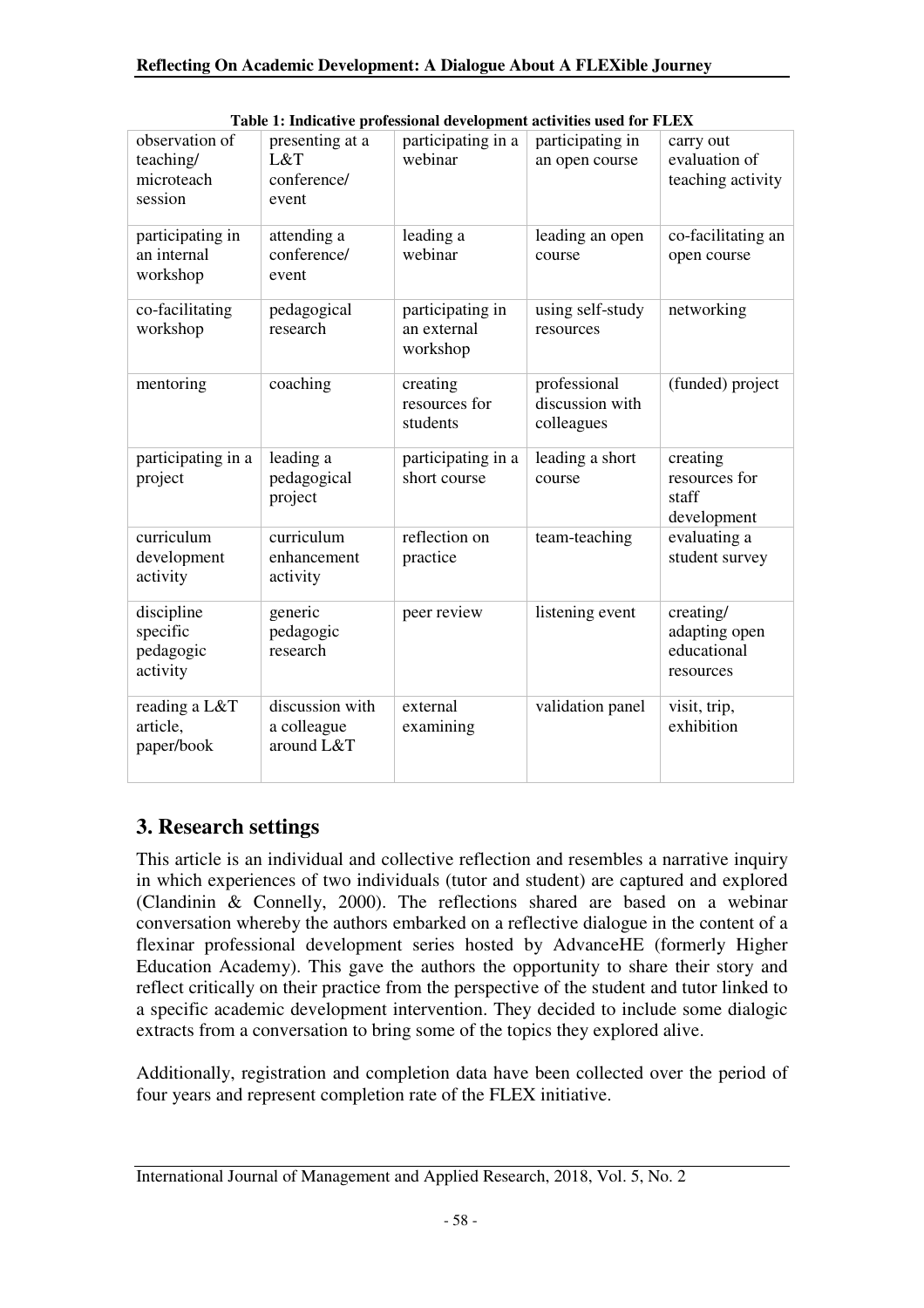## **4. Results**

Since 2013/14, the year that it was launched, FLEX has grown significantly with successful completion steadily increasing from two in the academic year 2013/2014 to 43 in 2016/2017 (Figure 1).



**Figure 1.The growth of the FLEX initiative (completion per academic year)**  Distribution of growth

How motivation influenced their participation in FLEX is narrated by the tutor and student.

*Student: How was FLEX developed?* 

*Tutor: When I arrived at Manchester Met in October 2013, FLEX was a single module at Postgraduate level that had just been approved. I inherited it and was invited to create by vision for it. I found it useful to capture my ideas in a mind map. I was pleased that my ideas were supported and I started planning to bring FLEX to life.* 

*Student: what is your aim through FLEX?* 

*Tutor: The key idea behind FLEX for me became to find attractive and flexible ways, as the name suggests, to engage academics and further professionals who teach in our institution in professional development that was practitioner-driven and practice-based and help them develop as reflective practitioners committed to act on making informed changes to their practice.*

Through FLEX, academic credits can be gained and used towards a PgCert in Learning and Teaching in Higher Education/Higher Education or the Masters in Higher Education. Furthermore, FLEX provides a route towards Fellowship by AdvanceHE and also enables individuals to engage informally with Continuous Professional Development.

International Journal of Management and Applied Research, 2018, Vol. 5, No. 2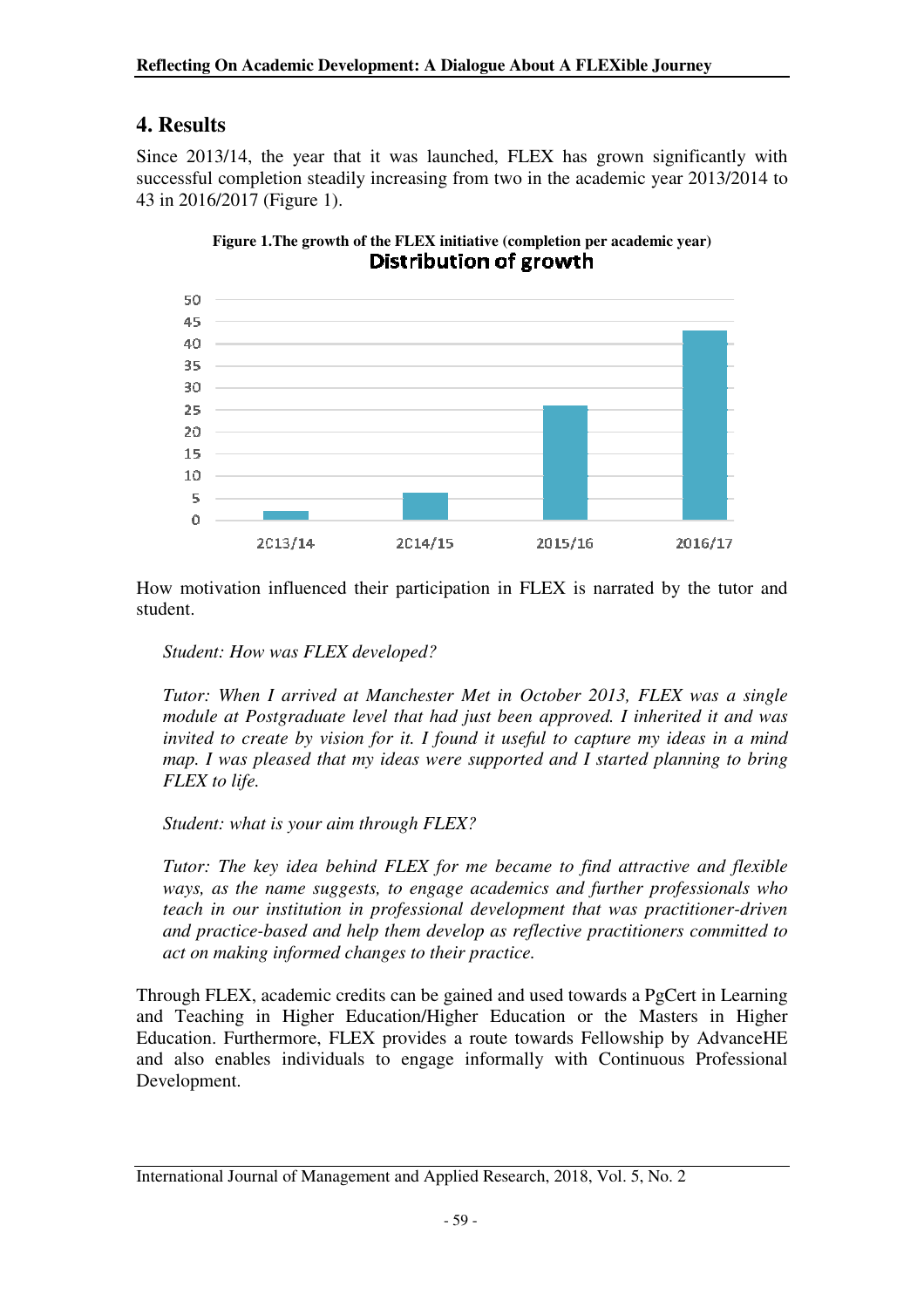#### **Living FLEXIBLY with FLEX**

*Tutor: What attracted you to FLEX?* 

*Student: There were a number of factors that attracted me to FLEX. I am by nature and training a very reflective practitioner (both as an academic and clinician). I perceive reflection as my way of improving my practice and an avenue to professional and personal development. Hence, I was attracted to FLEX as this would give me a structure through which I would be able to reflect in a systematic way and with a specific aim. Further, familiar with the MMU strategic agenda, it was clear to me that by engaging with FLEX I would also align myself with the University objectives and standards for academic practice. Alongside these more theoretical in nature drivers, I was also looking for mechanisms to capture my development as an academic as I was chasing a promotion. Regardless, FLEX would also allow me to satisfy my curiosity by providing me with the opportunities to see what other colleagues do in their practice, but also my insecurities (am I good enough?). At a more practical level, and within a very stretched workload, engaging with academic development, which would require formal approvals by senior management, would ring-fence some time for me, which I believe that I owe to my students but also deserve it – almost like being between a rock and a hard place. The time allocated for my academic development is taken out of the time that should have been dedicated to my students – but the products of my development go back to them. Also, surely… one would say…, after so many years in learning and teaching in higher education don't I… and all… deserve a specific time and a safe place where the focus is me and how I can do things better, differently, perhaps in a way that is more fun for me? I believe I do and would encourage all to do so too.*

**Process**: The professional development activities around learning and teaching are self-selected by the FLEX students based on personal priorities, needs and aspirations. These can include triggers relating to workshops or courses they participated or led internally or externally as well as conferences or events. They can also be of nonorganised nature such as a professional discussion with a colleague, an inspiration through reading an article or watching somebody in practice. The individuals are asked to critically reflect on these activities and link them to their practice. And through their reflection, they were expected to identify specific and informed ways to move their practice into new directions.

**Assessment**: The identified scholarly activities that FLEX students choose to reflect upon are captured in a digital portfolio. This portfolio is seen as potentially useful beyond the boundaries of FLEX; as a space for ongoing reflection on teaching practice. The digital academic portfolio can then be used for personal and professional development linked to institutional Professional Development Review processes, externally for specific professional bodies, and to establish an online presence. The portfolio is created using social media, and WordPress is suggested as a platform

International Journal of Management and Applied Research, 2018, Vol. 5, No. 2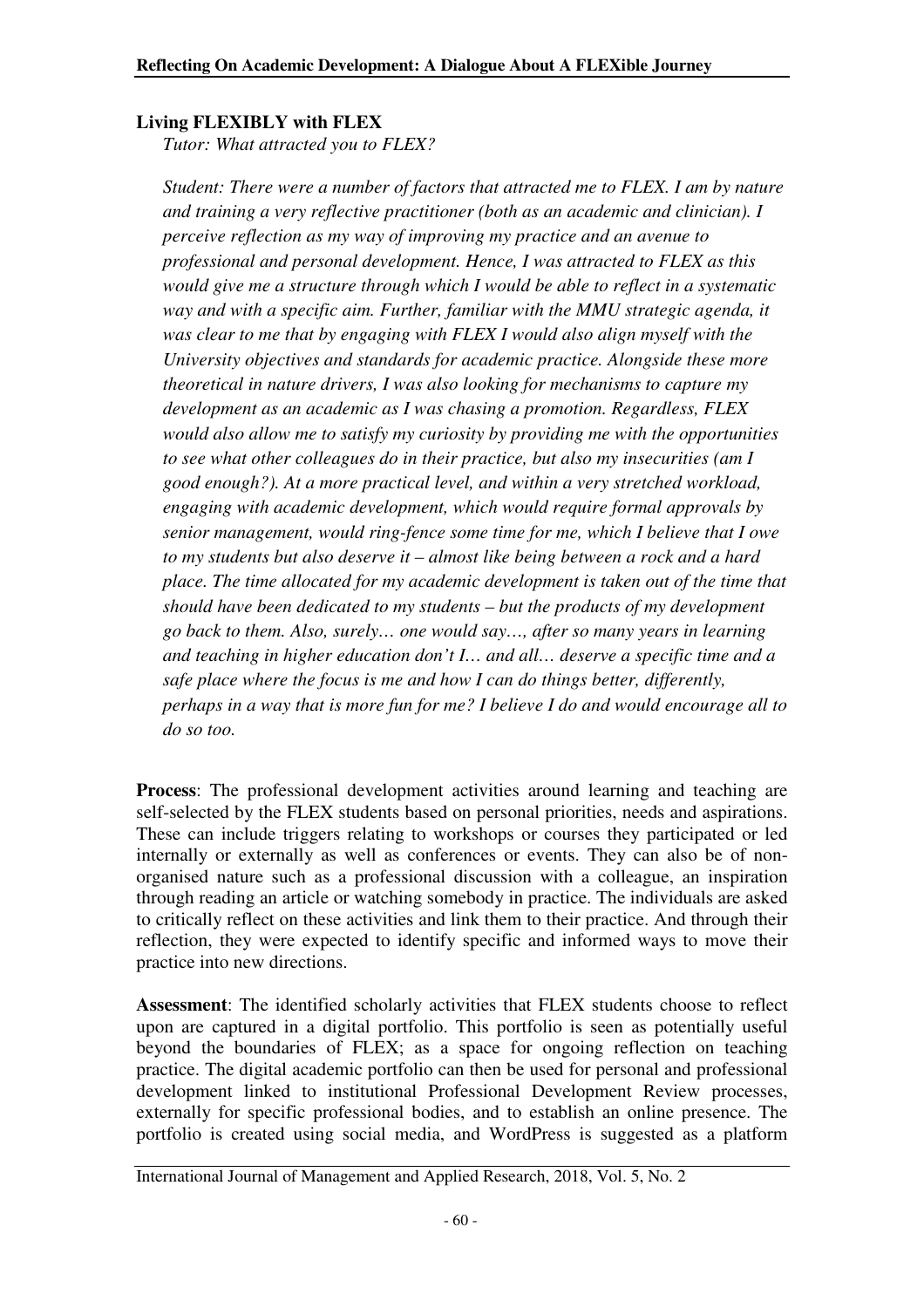because it is an established and reliable platform as well as open access and user friendly. The portfolio is owned by the individual, something that has been highlighted as beneficial by Scully, O'Leary and Brown (2018). The portfolio is used during FLEX to capture the reflective process and assessment outputs relating directly to FLEX if undertaking for credits. An earlier pilot by Nerantzi and Botham (2016), relating to FLEX in use to evidence Continuous Professional Development, confirmed that the portfolio aids the development of reflective habits. Its digital dimensions were found to enable sharing and professional conversations to take place, while it was also acknowledged that the portfolio itself can present an adaptive challenge.

#### *Tutor: how did you find the use of the digital portfolio?*

*Student: Nightmare… simply nightmare… at first, I had to choose specific activities that I would reflect upon. This is when FLEX became all too FLEXible for me. I felt lost! I vividly remember to challenge my original wish to engage with it all. And… as I often do in similar situations, I started to attribute my dissatisfaction to external causes. Suddenly, "The handbook is not effective…", and hence I had to spot the gap… find the mistake… be critical… all processes that I am professionally equipped to do… and have been applying for years in both my teaching and research. I had concluded that I did not enjoy my PgCert, and one of the reasons had to be the lecturer. So, I decided to actively pester her… challenge her and seek continuous… and in reflection… often unnecessary support.* 

*It was this time, however, that a deep realisation occurred. It was a sort of a light bulb moment: "Hang on… is this how my students feel?" This question was the starting point of a transition, from a self-disenfranchised student to an active learner. I started to allow myself to immerse in the tasks needed and my reflections helped me navigate through FLEX. I also, very consciously, decided that I would share with my students the fact that I am also a student. This was part of my reflective plan. I had to use this experience within my teaching… this congruence was powerful. I was truly capable to share the similar anxieties my students had before a due date, their apprehension with something not as clear, their need... at least of some of them… to do well, their procrastination… for which I am also an expert!* 

*And while I thought that I was on the right track with all of the above, I realised that I would be assessed via the infamous digital portfolio… or as I used to call it by paraphrasing J.K. Rowling "the Voldemort assignment" … or the "It-Which-Must-Not-Be-Named". "I am an academic… not a blogger", I thought… the idea that I had to develop a blog battled with my skewed understanding of my professional identity. "I don't have time for this…" was what I would say in an attempt to justify my resistance. I wanted to dissociate from it… and, in reflection, my most desperate excuse was that "You cannot teach an old horse new tricks…". Hence, I needed support (again!)… and more support… and more… because MY portfolio HAD to be perfect (which, of course, fuelled my procrastination…).* 

*However, the more I was getting into it, the more I started to enjoy it. This personal space, which was initially forcefully impressed upon me, became another safe* 

International Journal of Management and Applied Research, 2018, Vol. 5, No. 2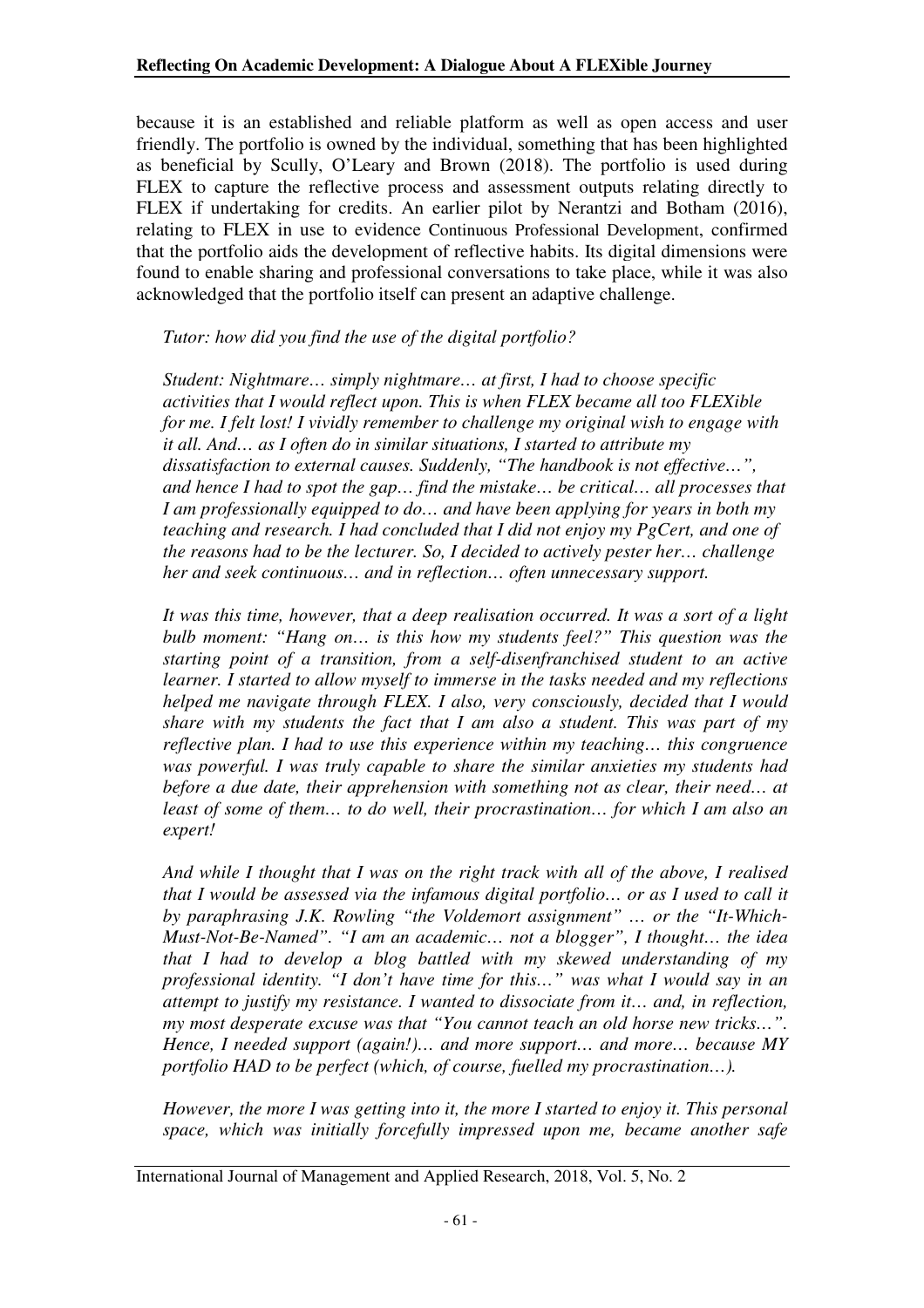*place for me to reflect and develop. It was also fun… I could incorporate images, audios, texts, anything I wanted… it allowed me to be playful and creative. I was not restricted by APA or publishing guidelines. I was truly enjoying this, especially when I found out that I scored an 85%, which was very rewarding… and certainly an internal attribution...* 

**Feedback:** Portfolio links are shared with the unit leader and the progress and the feedback is captured electronically. The unit leader does not police the engagement with FLEX. It is the individuals' responsibility to seek feedback on specific aspects of their work, in line with Boud and Molloy's (2013) generations of feedback and specifically what they refer to as Mark 2 that is driven by the learner. This approach has worked well and evidence gathered from 2013/14 to 2016/17 shows that overall 79% of individuals requested formative feedback on their work in progress at least once (see Figure 2).





| Table 2: Feedback frequency 2013/14 to 2016/17 |                                                             |    |        |             |  |  |
|------------------------------------------------|-------------------------------------------------------------|----|--------|-------------|--|--|
|                                                | No of Students $(n=73)$<br>Asked for feedback Average grade |    | %      | Grade range |  |  |
| $\mathbf 0$                                    |                                                             | 15 | 21%    | 52-82       |  |  |
|                                                | 73                                                          | 22 | $30\%$ | 62-82       |  |  |
| $\mathbf{2}$                                   | 68                                                          | 13 | $19\%$ | 50-82       |  |  |
| 3                                              | 79                                                          | 10 | $13\%$ | 68-85       |  |  |
|                                                | 77                                                          | 13 | $17\%$ | 68-98       |  |  |

International Journal of Management and Applied Research, 2018, Vol. 5, No. 2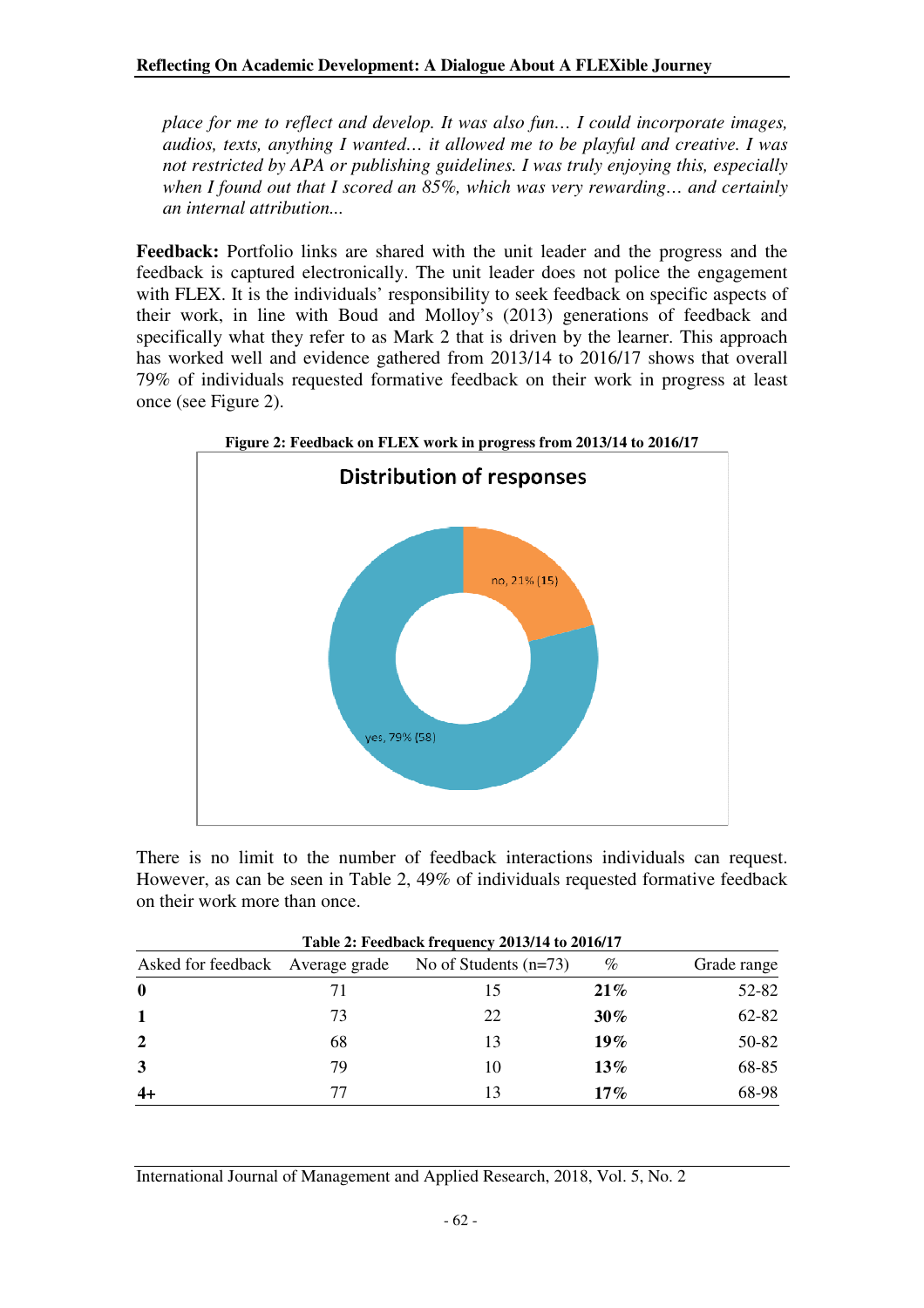Table 2 also provides the scores that students achieved after they were moderated. However, in the absence of a baseline assessment of students' ability, no statistical analysis has been made to establish the effects of the frequency of feedback on students' mark, and the numbers of confounding variables do not allow a meaningful analysis to be completed.

Based on a visual inspection of the data, however, the frequency of feedback does not appear to increase students' academic performance, confirming previous literature that challenged the concept of 'more is better' (Lam et al. 2011). Establishing such a relationship statistically would be beneficial for programme planning. The generation of data based on baseline measures assessing students' ability at the start of their FLEX journey should be collected in the future. Regardless, as feedback is provided upon request and individuals do have one calendar year from registration to complete the FLEX unit, the demand for the unit leader to provide the feedback is spread accordingly. This enables the unit leader to engage with individual work more effectively and creates opportunities for asynchronous feedback conversations through the portfolio space, therefore closing the feedback loop before submission. As the majority of individuals request formative feedback, the final submission is therefore familiar to the unit tutor and, in effect, marking is less time consuming. In addition, the summative feedback stretches the individual beyond what has been achieved to what could be achieved in the future.

## **5. Discussion**

This paper aimed to present a narrative reflective account between an academic developer and an academic attending FLEX, a CPD unit offered at MMU. The narrative aimed to capture both the structure of the Unit but also the collective experience and new understandings of the provider and the consumer. Overall, FLEX seemed to be experienced positively by both partners. Before such a conclusion can be reached, however, some limitations need to be considered.

This reflective narrative is based on a single case, which by default would not represent a collective sense making of the student body. It is possible that other students had a completely different experience. It would therefore be useful to contact further research into the collective experience of FLEX to gain further insights and to identify the variations of the experience. Such an exploration would not necessarily be useful to each individual that has completed FLEX or those considering enrolling in FLEX, but it would inform future enhancement of the FLEX initiative and the staff experience engaging with this. A different potential limitation relates to the fact that the student involved is highly experienced with reflective practice due to his academic specialisation. It is possible that this enabled the student to embark on the FLEX journey equipped with the skills to reflect upon his practice to a more advanced level that someone whose specialisation does not ordinarily require reflexivity. However, FLEX is structured around a 'directed reflective process' (Kahn et al. 2006, 7) and the nature of support is based on an organically developed dialogue both at intra-personal level (i.e. between the student and their reflections) and at inter-personal level (i.e. between the student and the unit lead via discussions and formative feedback). Hence, while past reflective practice might help the student identify their own emotions and

International Journal of Management and Applied Research, 2018, Vol. 5, No. 2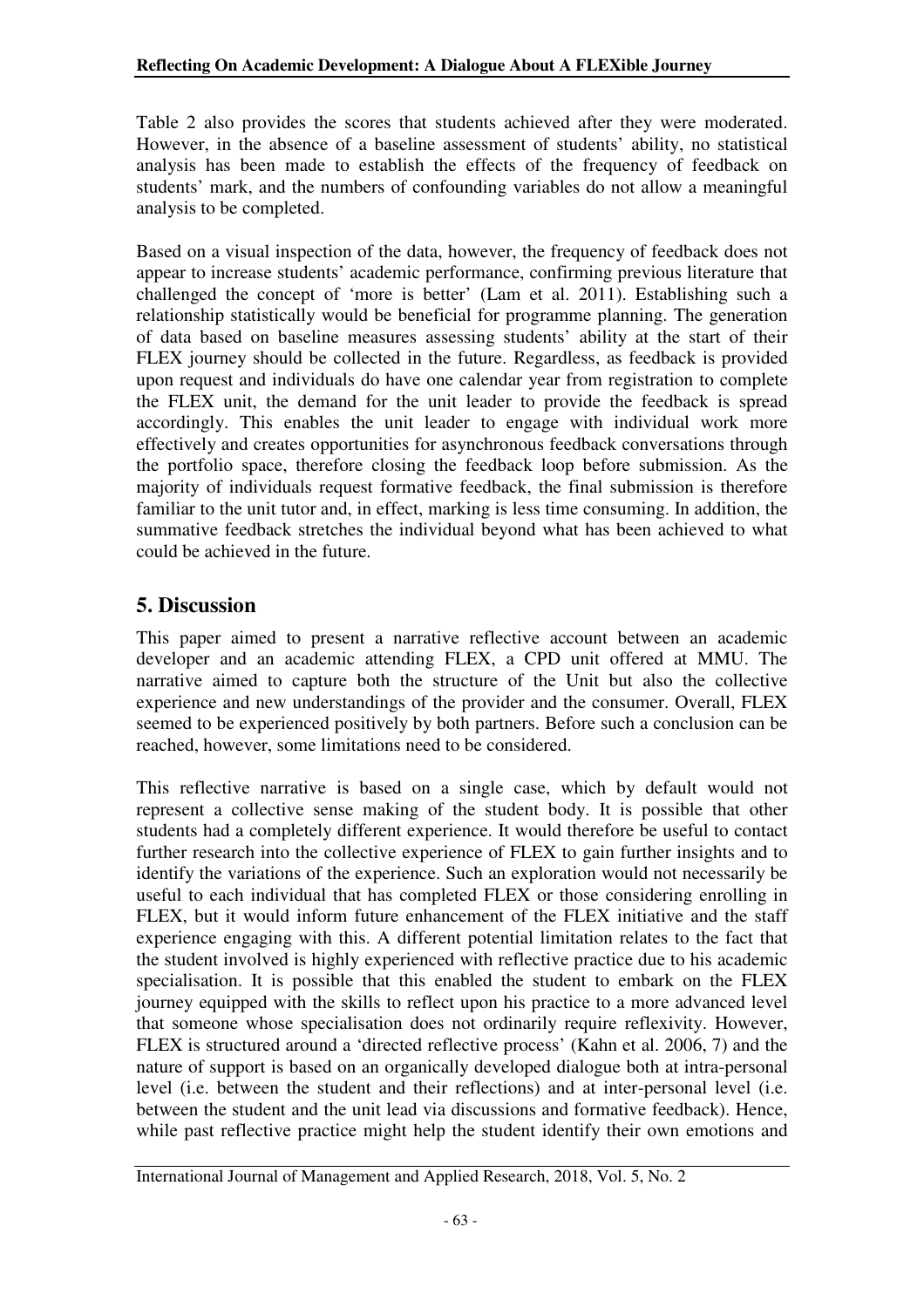responses to them to a certain degree, our data do not suggest that this gives any significant advantage towards successful completion. Conversely, FLEX might be beneficial for academics who are new to reflection as it provides a scaffold to develop reflective skills and reflective habits.

Regardless, the students' ability at entry stage to FLEX is a key in allowing the implementation of more sophisticated analysis around the impact of the frequency of feedback provision. As feedback is looked at from an academic experience perspective and metrics are indeed gathered on its quality, establishing the optimum frequency of feedback could potentially shed further light on the topic and help developers design programmes that are based on evidence.

## **6. Recommendations**

#### **FLEX credits and duration**

Currently, FLEX is offered as a 15 and 30-credit module, which is administratively demanding. An alternative approach that would simplify the academic administration would be to just offer the 15-credit module. Interested colleagues could then register in an additional 15-credit FLEX module, if they so wished.

FLEX currently runs across twelve months. Shortening the module duration to one term in combination with making the module available as a 15-credit repeat module, could help the process of staying focused and making progress with FLEX quicker. The flexibility and duration often result in lower levels of engagement from the start, with valuable time potentially being lost. Reducing the overall module duration may limit this.

#### **FLEX feedback**

As many portfolios remain private, feedback is provided mainly by the module leader. There is also, however, an opportunity to establish a mechanism for peer-feedback (Bernstein,Burnett, Goodburn & Savory, 2006). In fact, Boud and Walker (1998) emphasised the benefits of sharing reflections in professional courses. FLEX students, therefore, could be alerted to the benefits of sharing reflections with other FLEX students and the wider academic community and encouraged to do so too. This could be achieved by perhaps modelling this practice more explicitly. While peer feedback could take place at any time throughout the course, the most suitable time for making the portfolios public might perhaps be after the summative assessment is provided. This would address the added pressure by the fact that for those seeking academic credits FLEX outputs are assessed.

#### **FLEX assessment**

Having offered FLEX for 4 years, there are now plans to review the assessment strategy and identify ways to add further flexibility in this regard. For example, currently students are asked to capture three FLEX activities for the 15-credit module and five activities for the 30-credit module. The decision to reflect upon five activities for the 30-credit module was based on the five areas of activities of the UK

International Journal of Management and Applied Research, 2018, Vol. 5, No. 2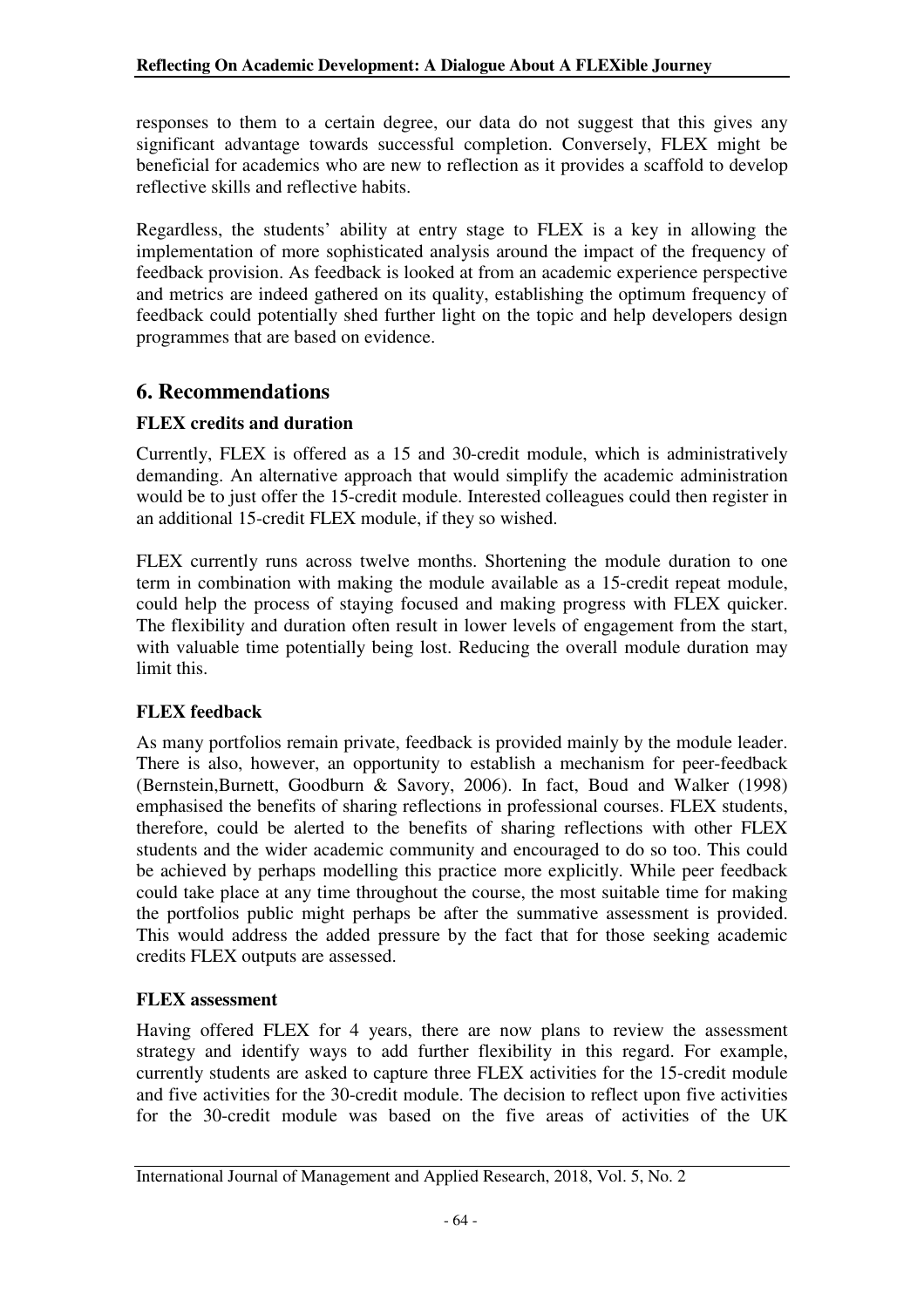Professional Standards Framework (HEA, 2011). While a specific number of activities seems to be helpful for colleagues, there is a possibility for further flexibility. For instance, students could reflect on a smaller number of activities overall, or a series of activities that are more closely related and could be articulated even as one ongoing reflective narrative (that meets a standard word count) without breaking it up into smaller chunks.

### **FLEX research**

Although the reflective nature of FLEX encourages students to assess their practice and identify ways to improve it, a more structured self-evaluation that students engage with at the beginning (as a baseline) and at the end or even a year after completion would enable the generation of valuable data that capture the student journey. Such data can be used in the context of research, service evaluation, service development and for capturing student satisfaction. Importantly, such data could be shared with the FLEX students as a mechanism of further feedback that captures their progress.

#### **FLEX across institutions**

Colleagues from other institutions have shown interest in FLEX, but to our knowledge FLEX has not been adopted elsewhere yet. It would be possible to seek at least one institution that would be willing to collaborate and connect colleagues from both institution for peer dialogue and shared reflection on their work.

## **FLEX as an option for postgraduate taught provision**

The structure of FLEX lends itself to PG courses that require reflexivity. Hence, a 15 credit unit taught within one term could be incorporated into the curriculum of courses such as Psychology. This would be particularly relevant for competencies and employability/professional skills development, training reflective practitioners and for lifelong learning. There is also scope for FLEX to be used as a CPD professional development course that offers professional body accreditation units. This would require collaboration with professional bodies that offer such opportunities (e.g. British Psychological Society, the General Medical Council).

# **7. Conclusion**

*Tutor: what did you get out of FLEX?* 

*Student: FLEX was a great experience. Practically, all of my needs were met. I received my PgCert and became a Fellow of the Higher Education Academy (I am currently exploring the Senior Fellowship). I also captured my skills development and indeed got promoted to Senior Lecturer. However, the most important benefit from FLEX is that in line with a piece of advice in the content of one of the sessions… 'I dare'… I dare to challenge my students differently and more effectively to what I used to do before. I dare to speak with my students about topics that I would self-censor before; topics that are relevant to current affairs and by approaching them through a psychologically informed way I believe that it enables them to develop their civic skills and also apply theory to practice. I dare* 

#### International Journal of Management and Applied Research, 2018, Vol. 5, No. 2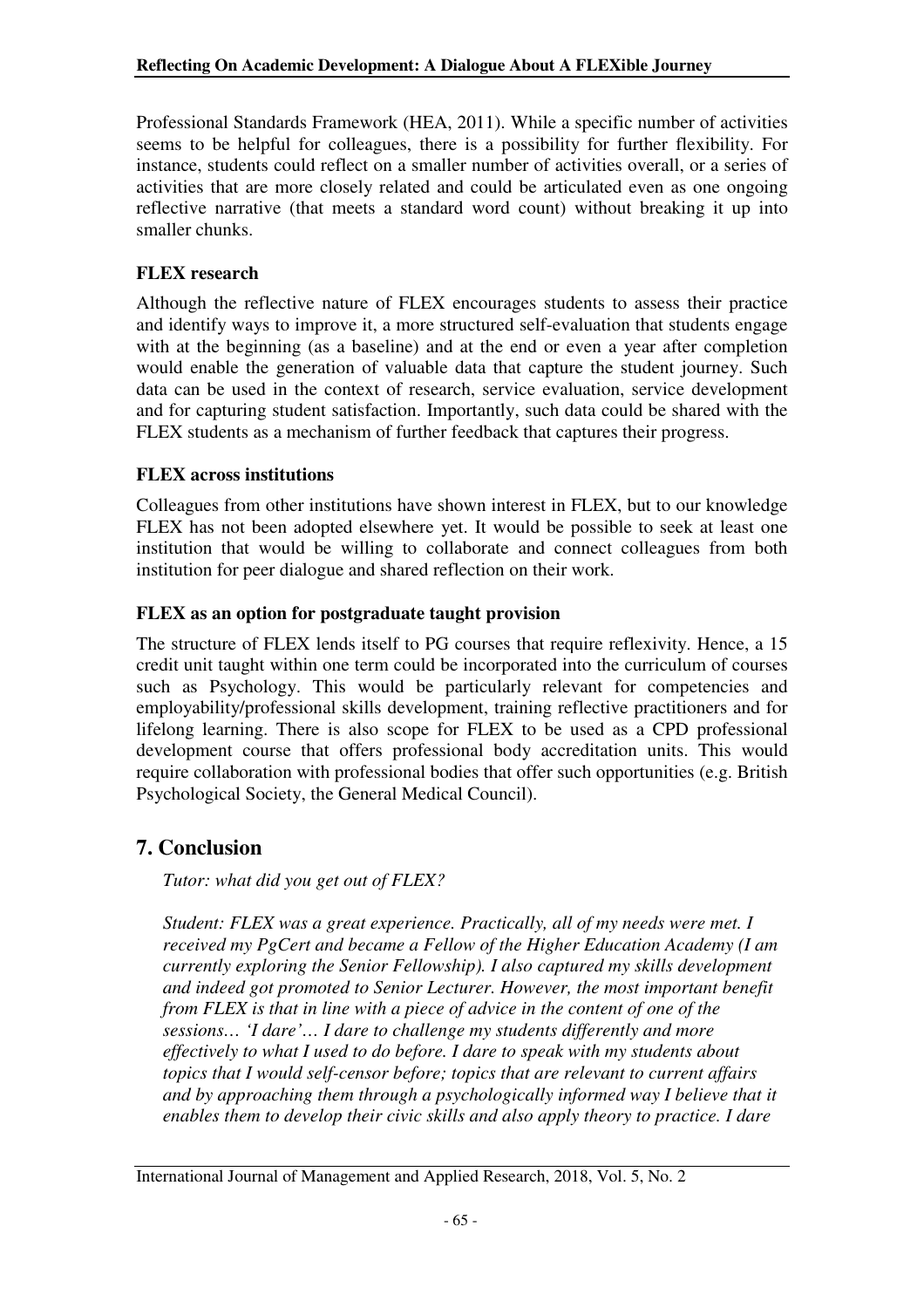*to use creative approaches that I would not even contemplate in using (e.g. tennis balls to encourage participation, or coffee jars to receive feedback). I dare to have fun. This has resulted in me enjoying my sessions more than I used to before, whether these are teaching large undergraduate groups, small more intimate postgraduate student groups, or supervisions. And from a recent nomination for the 'Best Supervisor Award' for 2018, I guess that my students seem to enjoy it too.* 

*Student: What would your take-home message be?* 

*Tutor: As you say, "I dared", we, academic developers also need to dare. Dare to be different, dare to do the unusual, dare to sail outside the port... and take risks, but also dare to let go of control, to trust, to create a sense of freedom and empowerment.*

Based on the analysis and the reflections presented, the authors explored specific aspects of the FLEX experience from the student and staff perspective and its potential value for academic staff development. This single case evidences that the FLEX initiative has the potential to provide a plethora of benefits to academics and their professional development that are career enhancing and have an impact on their own teaching practice and the student experience. Such practices also create opportunities for collaborations between academics and academic developers that foster impact and growth that extends beyond the boundaries of a module. HE is a social act, and hence attempting to generate new understandings through an interdisciplinary and shared reflective narrative that is routed in social constructivism seems to be an appropriate way forward for identifying and acknowledging our personal and collective boundaries and also the opportunities for development and change. Stefani (2017) notes that academic development should be transformative: transformative in its offer, transformative in its impact. FLEX appears to create such opportunities among academic staff who engage with this initiative as this reflective narrative indicates. However, it needs to be acknowledged that in this article, a single case is presented and therefore the findings relate to this. Further and more systematic research in this area is required to identify the wider implications of FLEX on practice linked to the wider population of FLEX.

#### **Acknowledgements**

We would like to thank Dr Alex Avramenko for encouraging us to write this article and our first critical reader Margy Macmillan for her valuable suggestions on the first draft as well as the reviewers of the journal for helping us improve this article further.

## **8. References**

1. Baume, C. and Baume D. (2013), "The birth and death of academic development? Innovations in education and teaching international", *Innovations in Education and Teaching International*, Vol. 50, No. 4, pp. 384-387. https://doi.org/10.1080/14703297.2013.839391

International Journal of Management and Applied Research, 2018, Vol. 5, No. 2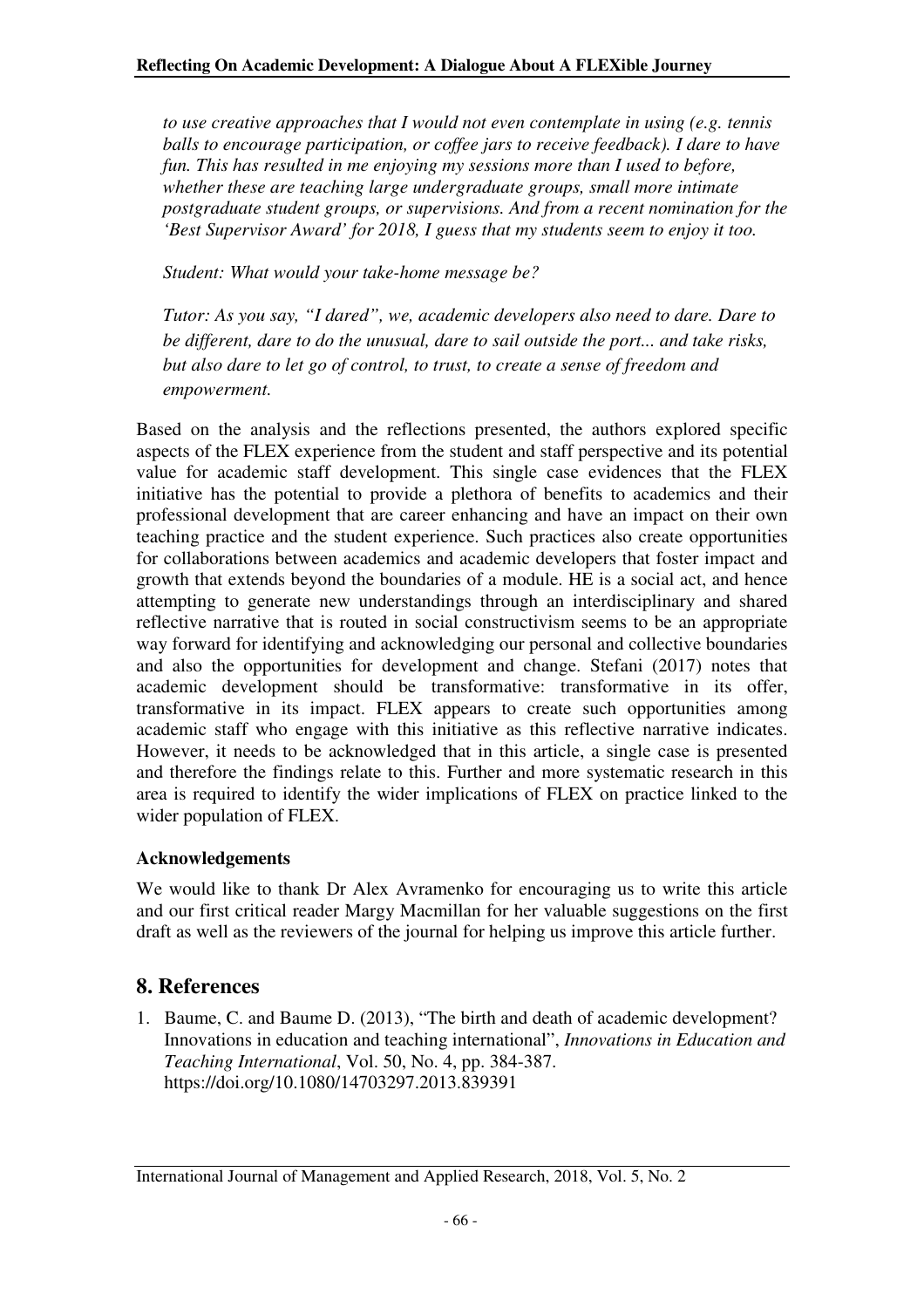- 2. Bernstein, D., Burnett, A. N., Goodburn, A., and Savory, P. (2006), *Making teaching and learning visible: Course portfolios and the peer review of teaching*. Bolton, MA: Anker.
- 3. Botham, K. A. (2017), "The perceived impact on academics' teaching practice of engaging with a higher education institution's CPD scheme", *Innovations in Education and Teaching International*, Vol. 55, No. 2, pp. 164-175. https://doi.org/10.1080/14703297.2017.1371056
- 4. Boud, D. and Molloy, E. (2013), "Rethinking models of feedback for learning: the challenge of design", *Assessment & Evaluation in Higher Education*, Vol. 38, No. 6, pp. 698-712. https://doi.org/10.1080/02602938.2012.691462
- 5. Boud, D. and Walker, D. (1998), "Promoting reflection in professional courses: The challenge of context", *Studies in Higher Education*, Vol. 23, No. 2, pp. 191– 206. https://doi.org/10.1080/03075079812331380384
- *6.* Camargo-Borges, C. and Rasera, E. F. (2013), "Social Constructionism in the Context of Organization Development: Dialogue, Imagination, and Co-Creation as Resources of Change", *SAGE Open*, https://doi.org/10.1177/2158244013487540
- 7. Chatzidamianos, G. (2017), "Teaching Ethics in HE: the why's and the how's", presented at the *1st International Conference Educational Leadership, Effective Administration and Ethical Values*, 24-26 November 2017, Thessaloniki, Greece.
- 8. Chatzidamianos, G. (forthcoming), "Teaching Ethics in a Social Age: the use of ICT in Educational Leadership", In V. Karavakou (Ed), *Reclaiming Educational Leadership: Responses to modern problems and challenges*, Greece: Springer.
- 9. Clandinin, D. J. (2006), "Narrative Inquiry: A Methodology for Studying Lived Experience", *Research Studies in Music Education*, Vol. 27, No. 1, pp. 44 – 54. https://doi.org/10.1177/1321103X060270010301
- 10. Clandinin, D. J. and Connelly F.M. (2000), *Narrative Inquiry: Experience and Story in Qualitative Research*, San Francisco: Jossey-Bass Publishers.
- 11. Crawford, K. (2009), *Continuing professional development in higher education: Voices from below,* EdD thesis, UK: University of Lincoln. Available from: http://eprints.lincoln.ac.uk/2146/1/Crawford-Ed%28D%29Thesis-CPDinHE-FINAL%28Sept09%29.pdf [accessed on 4 July 2018].
- 12. Gibbs, G. (2013), "Reflections on the changing nature of educational development", *International journal for academic develop*ment, Vol. 18, No. 1, pp. 4-14. https://doi.org/10.1080/1360144X.2013.751691
- 13. Higher Education Academy (HEA) (2011) *The UK Professional Standards Framework for teaching and supporting learning in higher education. Information Note*. York: Higher Education Academy. Available from: https://www.heacademy.ac.uk/ukpsf [accessed on 4 July 2018].
- 14. Kahn, P. Young, R. Grace, S., Pilkington, R. Rush, L. and Willis, I. (2006), *The role and effectiveness of reflective practices in programmes for new academic staff: a grounded practitioner review of the research literature*, York: Higher Education Academy, available from: https://www.heacademy.ac.uk/system/files/reflective\_practice\_full\_report.pdf

International Journal of Management and Applied Research, 2018, Vol. 5, No. 2